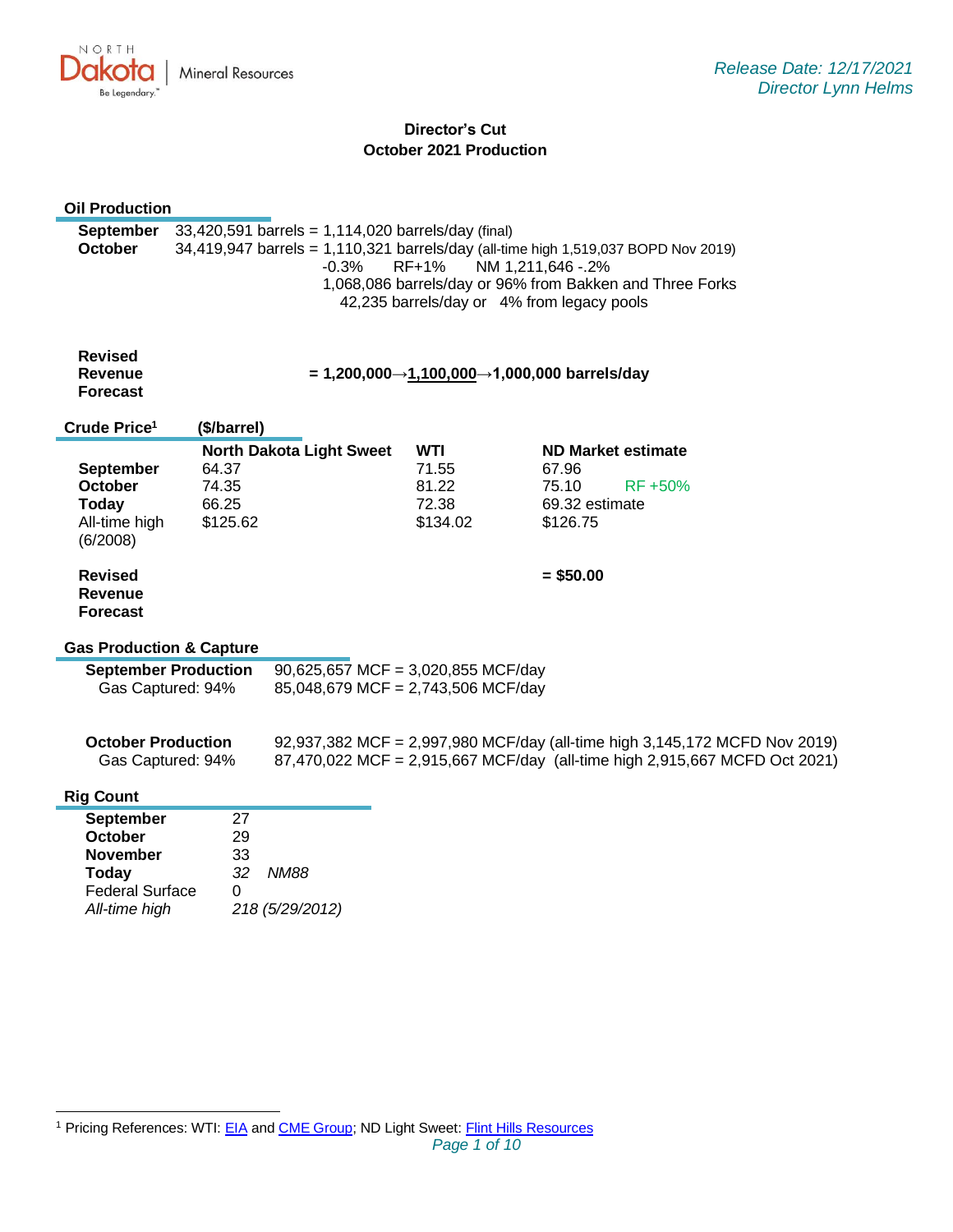**Mineral Resources** 

### **Wells**

 $N$   $\cap$   $R$   $T$   $\vdash$ 

|                                              | <b>September</b> | October                                                                                                                                                         | <b>November</b>                                  | <b>Revised Revenue Forecast</b>                   |
|----------------------------------------------|------------------|-----------------------------------------------------------------------------------------------------------------------------------------------------------------|--------------------------------------------------|---------------------------------------------------|
| <b>Permitted</b>                             | 69 drilling      | 37 drilling                                                                                                                                                     | 50 drilling                                      | -                                                 |
|                                              | 2 seismic        | 0 seismic                                                                                                                                                       | 2 seismic<br>(All-time high was 370 - Oct. 2012) |                                                   |
| <b>Completed</b>                             | 34 (Final)       | 41 (Revised)                                                                                                                                                    | 60 (Preliminary)                                 | $30 \rightarrow 40 \rightarrow 50 \rightarrow 60$ |
| Inactive <sup>2</sup>                        | 1.696            | 1.881                                                                                                                                                           |                                                  |                                                   |
| <b>Waiting on</b><br>Completion <sup>3</sup> | 503              | 457                                                                                                                                                             |                                                  |                                                   |
| Producing                                    | 17,051           | 17,163 (Preliminary)<br><b>NEW All-time high</b><br>14,885 (87%) from<br>unconventional Bakken-<br>Three Forks<br>2,278 (13%) from legacy<br>conventional pools | ٠                                                | -                                                 |

## **Fort Berthold Reservation Activity**

|                                  | Γotal   | Fee Land | <b>Trust Land</b> |
|----------------------------------|---------|----------|-------------------|
| Oil Production (barrels/day)     | 251.759 | 118.338  | 146.612           |
| Drilling Rigs                    |         |          |                   |
| Active Wells                     | 2.614   | 659      | l 955             |
| Waiting on completion            | вn      |          |                   |
| <b>Approved Drilling Permits</b> | -TRD    |          |                   |
| <b>Potential Future Wells</b>    | 3.938   | 1 105    | 2.833             |

## **Drilling and Completions Activity & Crude Oil Markets**

The drilling rig count was stable in the mid 50's second half of 2019 through May 2020. Drilling rig count fell 40% from January 2020 to November 2021, but is slowly increasing.

The number of well completions has been low and volatile since April 2020 as the number of active completion crews dropped from 25 to 1 then increased to 6 in September 2021 and to 10 this week.

OPEC+ continues to phase out oil production cuts by October 2022. Coordinated increases in oil supply from the group known as OPEC+ began in September 2021. At their December 2021 meeting OPEC+ decided to stick with their plan to increase production 400,000 barrels per day each month going forward.

The International Energy Agency estimates a 1.5 million barrel per day shortfall for the second half of this year, indicating a tight market despite the gradual OPEC supply boost. EIA now estimates that supply and demand are balanced with demand returning to 2019 levels in the second quarter 2022.

<sup>2</sup> Includes all well types on IA and AB statuses: **IA** = Inactive shut in >3 months and <12 months;

**AB** = Abandoned (Shut in >12 months)

<sup>&</sup>lt;sup>3</sup> The number of wells waiting on completions is an estimate on the part of the director based on idle well count and a typical five-year average. Neither the State of North Dakota, nor any agency officer, or employee of the State of North Dakota warrants the accuracy or reliability of this product and shall not be held responsible for any losses caused by this product. Portions of the information may be incorrect or out of date. Any person or entity that relies on any information obtained from this product does so at his or her own risk.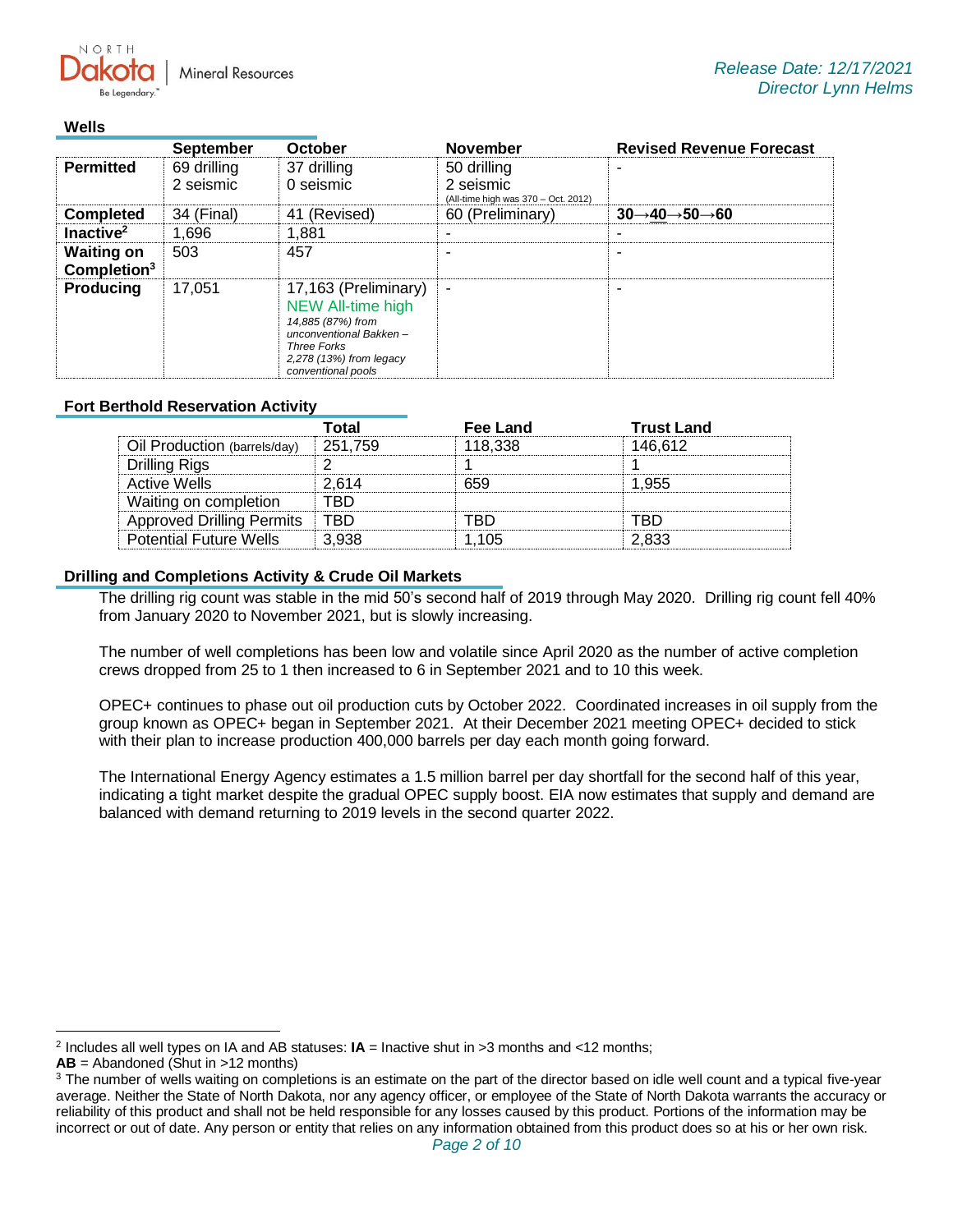NORTH **Mineral Resources** 



Crude oil transportation capacity including rail deliveries to coastal refineries is adequate, but could be disrupted due to:

US Appeals Court for the ninth circuit upholding of a lower court ruling protecting the Swinomish Indian Tribal Community's right to sue to enforce an agreement that restricts the number of trains that can cross its reservation in northwest Washington state.

DAPL Civil Action No. 16-1534 continues, but the courts have now ruled that DAPL can continue normal operations through March 2022.

Drilling activity is slowly increasing and operators continue to maintain a permit inventory of approximately 12 months.

### **Gas Capture**

US natural gas storage is now 2.5% below the five-year average. Crude oil inventories are far below normal in the US, but world storage remains above the five-year average.

The price of natural gas delivered to Northern Border at Watford City increased to \$23.42/MCF February 17, 2021 but has returned to a slightly higher than normal level of \$3.27/MCF today. This results in a current oil to gas price ratio of 21 to 1. The state wide gas flared volume from September to October decreased 9,533 MCFD to 176,366 MCF per day, and the percent flared decreased to 5.7% while Bakken capture percentage is unchanged at 94%.

| The historical high flared percent was 36% in 09/2011. |     |                       |  | The Commission established the following gas<br>capture goals: |                                     |  |
|--------------------------------------------------------|-----|-----------------------|--|----------------------------------------------------------------|-------------------------------------|--|
| Gas capture details are as follows:                    |     |                       |  |                                                                |                                     |  |
| Statewide                                              | 94% |                       |  | 74%                                                            | October 1, 2014 - December 31, 2014 |  |
| Statewide Bakken                                       | 94% |                       |  | 77%                                                            | January 1, 2015 - March 31, 2016    |  |
| Non-FBIR Bakken                                        | 95% |                       |  | 80%                                                            | April 1, 2016 - October 31, 2016    |  |
| <b>FBIR Bakken</b>                                     | 92% |                       |  | 85%                                                            | November 1, 2016 - October 31, 2018 |  |
| <b>Trust FBIR Bakken</b>                               | 94% |                       |  | 88%                                                            | November 1, 2018 - October 31, 2020 |  |
| Fee FBIR                                               | 78% | Big Bend Field 64.5%: |  | 91%                                                            | November 1, 2020                    |  |
|                                                        |     |                       |  |                                                                |                                     |  |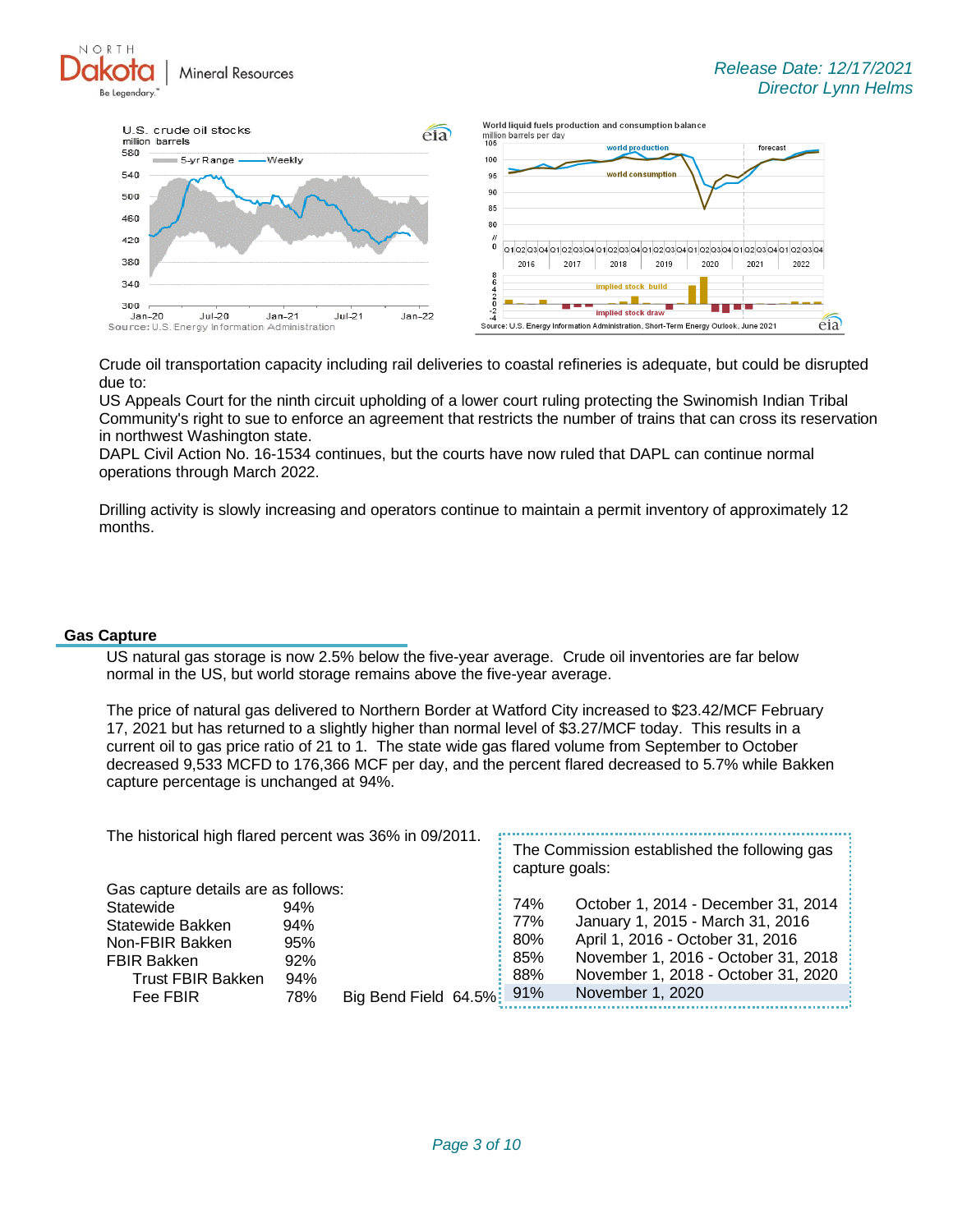## **Seismic**

There is currently no seismic activity for oil and gas.

| <b>Active</b><br><b>Surveys</b> | <b>Recording NDIC Reclamation</b><br><b>Projects</b> | Remediating Suspended Permitted | (Oil and Gas) | <b>Permitted</b><br>(CCS) |
|---------------------------------|------------------------------------------------------|---------------------------------|---------------|---------------------------|
| 2 (Both                         |                                                      |                                 |               |                           |
| CCS'                            |                                                      |                                 |               |                           |

## **Agency Updates**

Sections with updates highlighted in grey.

**BIA** has published a new final rule to update the process for obtaining rights of way on Indian land. The rule was published 11/19/15 and became effective 12/21/15. The final rule can be found at

[https://www.federalregister.gov/articles/2015/11/19/2015-28548/rights-of-way-on-indian-land.](https://gcc02.safelinks.protection.outlook.com/?url=https%3A%2F%2Fwww.federalregister.gov%2Farticles%2F2015%2F11%2F19%2F2015-28548%2Frights-of-way-on-indian-land&data=04%7C01%7Ckahaarsager%40nd.gov%7Cdc43afb7de534381b4cb08d9c179e700%7C2dea0464da514a88bae2b3db94bc0c54%7C0%7C0%7C637753551573610857%7CUnknown%7CTWFpbGZsb3d8eyJWIjoiMC4wLjAwMDAiLCJQIjoiV2luMzIiLCJBTiI6Ik1haWwiLCJXVCI6Mn0%3D%7C3000&sdata=kHrOZUet4tYsCcjkmQeRKhcJmryUcUlubIxK4NkiVwo%3D&reserved=0) On 3/11/16, the Western Energy Alliance filed a complaint and motion for a temporary restraining order and/or a preliminary injunction. On 04/19/16, the US District court for the District of North Dakota issued an order denying the motion for a preliminary injunction. The new valuation requirements were resulting in increased delays so BIA provided a waiver that expires 04/05/2020. On 03/09/2020 the NDIC submitted comments supporting an extension of that waiver through 04/05/2021 to allow infrastructure development to continue while BIA develops and implements the new process. NDIC comments can be found at<http://www.nd.gov/ndic/ic-press/Sweeney%20letter%20200309.pdf>

**BLM on 1/20/21 DOI issued order 3395** implementing a 60 day suspension of Federal Register publications; issuing, revising, or amending Resource Management Plans; granting rights of way and easements; approving or amending plans of operation; appointing, hiring or promoting personnel; leasing; and permits to drill. On 1/27/21 President Biden issued an executive order that mandates a "pause" on new oil and gas leasing on federal lands, onshore and offshore, "to the extent consistent with applicable law," while a comprehensive review of oil and gas permitting and leasing is conducted by the Interior Department. There is no time limit on the review, which means the president's moratorium on new leasing is indefinite. The order does not restrict energy activities on lands the government holds in trust for Native American tribes. **What is the percentage of federal lands in ND?**

Mineral ownership in ND is 85% private, 9% federal (4% Indian lands and 5% federal public lands), and 6% state. 66% of ND spacing units contain no federal public or Indian minerals, 24% contain federal public minerals, 9% contain Indian minerals,1% contain both.

### **How many potential wells could be delayed or not drilled by a Biden administration ban on drilling permits and hydraulic fracturing on federal lands?**

A spatial query found 3,443 undrilled wells in spacing units that would penetrate federal minerals, 2,902 undrilled wells in spacing units would penetrate BIA Trust minerals (700 tribal minerals and 2,202 allotted minerals), and the total number of wells potentially impacted is 6,345. The minimum number of future Bakken wells is 24,000 so the 3,443 wells on federal public lands =  $14\%$ , and the 2,902 wells on trust lands =  $12\%$ .

## **What is the potential federal royalty loss from a Biden administration ban on drilling permits and hydraulic fracturing on federal lands?**

A recent study from University of Wyoming estimated the ND loss as follows: 2021-2025 \$76 million, 2026-2030 \$113 million, 2031-2035 \$160 million, and 2036-2040 \$221 million for a total of \$570 million over 15 years. Please note that 50% of the royalties on federal public lands go to the state and 50% of the state share goes to the county where the oil was produced.

The U.S. Interior Department launched its review of the federal oil and gas leasing program on 3/25/21, a key step that will determine whether the Biden administration will permanently halt new leases on federal land and water. The review kicked off with a public forum on oil and gas leasing on federal land and water, with participants representing industry, environmental conservation and justice groups, labor and others, and commence an online comment period. This input will inform an interim report to be released in early summer outlining next steps and recommendations on the future of the program and what can be done to reform how leases are managed and how much revenue should go to taxpayers and other issues.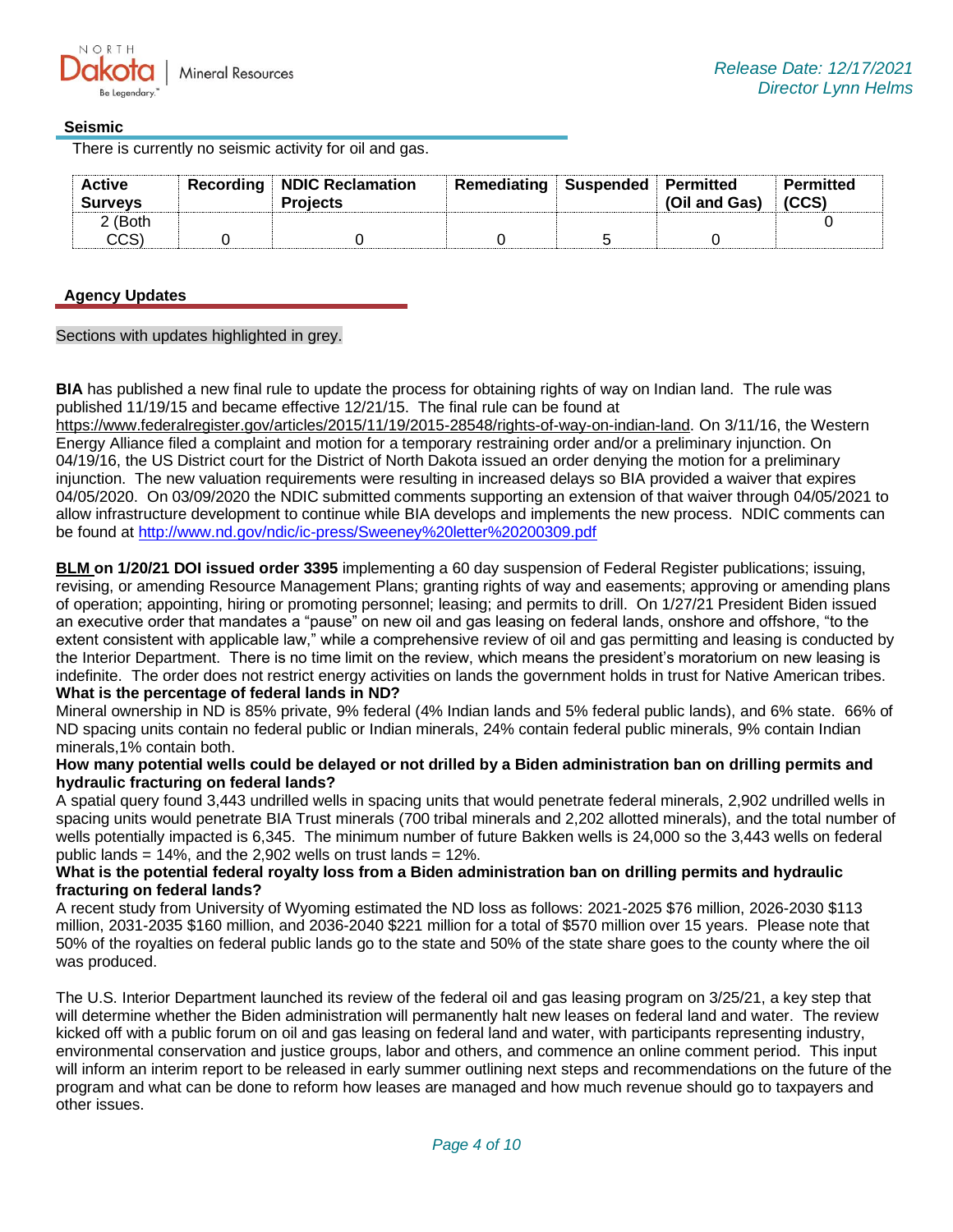

On 7/7/21 North Dakota sued the Department of Interior (DOI), Secretary of Interior Debra Haaland, Bureau of Land Management (BLM), Director of the BLM Nada Culver, and Director of the Montana-Dakotas BLM John Mehlhoff in US District Court for the District of North Dakota. The lawsuit requests the court:

Compel the Federal Defendants to hold quarterly lease sales. Oral arguments are scheduled for 1/12/22 in Bismarck. Prohibit the Federal Defendants from cancelling quarterly lease sales.

Enjoin the Secretary implementing a moratorium on federal lease sales.

Declare that Federal Defendants are in violation of MLA, FLPMA, NEPA, and APA.

Grant other relief sought and as the court deems proper to remedy the violations.

There are 811 tracts nominated for pending lease sales in ND:

566 are pending NEPA or surface manager concurrence

236 are fully evaluated, and waiting for scheduled auction – value to ND 1,011 wells and \$4.8 billion (GPT, OET, NDTL royalties, federal royalties, sales tax and income tax)

9 were planned for auction Q1 and Q2 2021 6 for March and 3 for June – value to ND 20 wells and \$82.3 million (GPT, OET, NDTL royalties, federal royalties, sales and income tax)

It is too late to notice and hold Q3 sale – 2 more tracts impacted - value to ND 23 wells and \$157.6 million (GPT, OET, NDTL royalties, federal royalties, sales and income tax)

#### **BLM published a new final rule 43 CFR Parts 3100, 3160 and 3170 to update and replace its regulations on venting and flaring of natural gas** effective 1/17/16. The final rule can be viewed online at

[https://www.blm.gov/programs/energy-and-minerals/oil-and-gas/operations-and-production/methane-and-waste](https://gcc02.safelinks.protection.outlook.com/?url=https%3A%2F%2Fwww.blm.gov%2Fprograms%2Fenergy-and-minerals%2Foil-and-gas%2Foperations-and-production%2Fmethane-and-waste-prevention-rule&data=04%7C01%7Ckahaarsager%40nd.gov%7Cdc43afb7de534381b4cb08d9c179e700%7C2dea0464da514a88bae2b3db94bc0c54%7C0%7C0%7C637753551573610857%7CUnknown%7CTWFpbGZsb3d8eyJWIjoiMC4wLjAwMDAiLCJQIjoiV2luMzIiLCJBTiI6Ik1haWwiLCJXVCI6Mn0%3D%7C3000&sdata=h9MM1tqGLG%2BjhGSwd0CeLewINhhHh8gzm9pHYTGrNao%3D&reserved=0)[prevention-rule](https://gcc02.safelinks.protection.outlook.com/?url=https%3A%2F%2Fwww.blm.gov%2Fprograms%2Fenergy-and-minerals%2Foil-and-gas%2Foperations-and-production%2Fmethane-and-waste-prevention-rule&data=04%7C01%7Ckahaarsager%40nd.gov%7Cdc43afb7de534381b4cb08d9c179e700%7C2dea0464da514a88bae2b3db94bc0c54%7C0%7C0%7C637753551573610857%7CUnknown%7CTWFpbGZsb3d8eyJWIjoiMC4wLjAwMDAiLCJQIjoiV2luMzIiLCJBTiI6Ik1haWwiLCJXVCI6Mn0%3D%7C3000&sdata=h9MM1tqGLG%2BjhGSwd0CeLewINhhHh8gzm9pHYTGrNao%3D&reserved=0). North Dakota, Wyoming, Montana, Western Energy Alliance, and IPAA filed for a preliminary injunction to prevent the rule going into effect until the case is settled. A hearing in Casper, Wyoming was held 1/6/17. On 1/16/17 the court denied all of the petitioners' motions for preliminary injunctions. **On 2/3/17 the US House of Representatives voted 221-191 to approve a Congressional Review Act resolution against the rule.** On 3/28/17 President Trump issued an executive order which in part directs "The Secretary of the Interior shall review the following final rules, and any rules and guidance issued pursuant to them, for consistency with the policy set forth in section 1 of this order and, if appropriate, shall, as soon as practicable, suspend, revise, or rescind the guidance, or publish for notice and comment proposed rules suspending, revising, or rescinding those rules". This rule is included in the list as item (iv). North Dakota plans to continue active participation in the litigation of this rule until the BLM takes final action eliminating the rule. **On 5/10/17 the Senate voted 51 to 49 against the CRA, allowing the rule to remain in effect.** On 6/27/17 U.S. D. Ct. Judge Skavdahl granted BLM's motion to extend the merits briefing schedule by 90 days, based on BLM's APA 705 stay and BLM's representations regarding its plans to reconsider the VF Rule. Opening briefs were filed 7/3/17. On 7/5/17 California and New Mexico sued BLM in the U.S. District Court for the Northern District of California, seeking a declaratory judgement that BLM's APA 705 stay was illegal and vacating the stay. The relief they request would vacate the stay of the January 2018 compliance et al deadlines, bringing them all back into force. BLM officials encouraged North Dakota to intervene. On 7/12/17 a group of NGOs including the Fort Berthold Protectors of Water and Earth Rights filed a separate suit against the BLM in federal court in the U.S. District Court for the Northern District of California, seeking a declaratory judgement that BLM's APA 705 stay was illegal and vacating the stay. California and New Mexico, along with various environmental groups, have challenged BLM's stay in the Northern District of California, and filed a motion for summary judgment on 7/26/17. On 8/24/17 North Dakota filed a response supporting BLM's motion, a motion to intervene, and a motion to change venue to Wyoming in an attempt to prevent all of the litigation regarding the timing of the Flaring Rule, including the future rulemakings further extending compliance deadlines that BLM has stated that it intends to publish, could end up in front of the magistrate judge in the Northern District of California instead of Judge Skavdahl in Wyoming. On 10/04/17 the federal magistrate judge in the Northern District of California granted the summary judgement motion by California, New Mexico, and several NGOs throwing out BLM's administrative and temporary postponement of several of the future rules compliance dates/obligations. On 10/05/17 the BLM issued a Federal Register Notice for a proposed rule that if finalized will delay certain requirements of the BLM Rule until 1/17/2019. North Dakota submitted comments to (1) support BLM's decision to delay certain compliance requirements and (2) continue to make the record that BLM exceeded its authority to promulgate the rule in the first place with particular emphasis on the specific/unique North Dakota considerations at issue. NDIC comments are available at [http://www.nd.gov/ndic/ic-press/dmr-blm](http://www.nd.gov/ndic/ic-press/dmr-blm-comments17-11.pdf)[comments17-11.pdf.](http://www.nd.gov/ndic/ic-press/dmr-blm-comments17-11.pdf) BLM, the states of CA & NM, and the NGOs supporting the current final rule were granted an extension to file response briefs to December 11<sup>th</sup> in the WY court. On 11/29/17 North Dakota filed a response to industry petitioner's motion for a preliminary injunction supporting a preliminary or permanent injunction. On 12/4/17 USDOJ petitioned the 9<sup>th</sup> US Judicial Circuit Court in San Francisco to review and overturn the Northern District of California court's November decision ordering the US Bureau of Land Management to make oil and gas producers comply with the methane emissions requirements while the rules are being reviewed. On 12/7/17 BLM published a rule in the Federal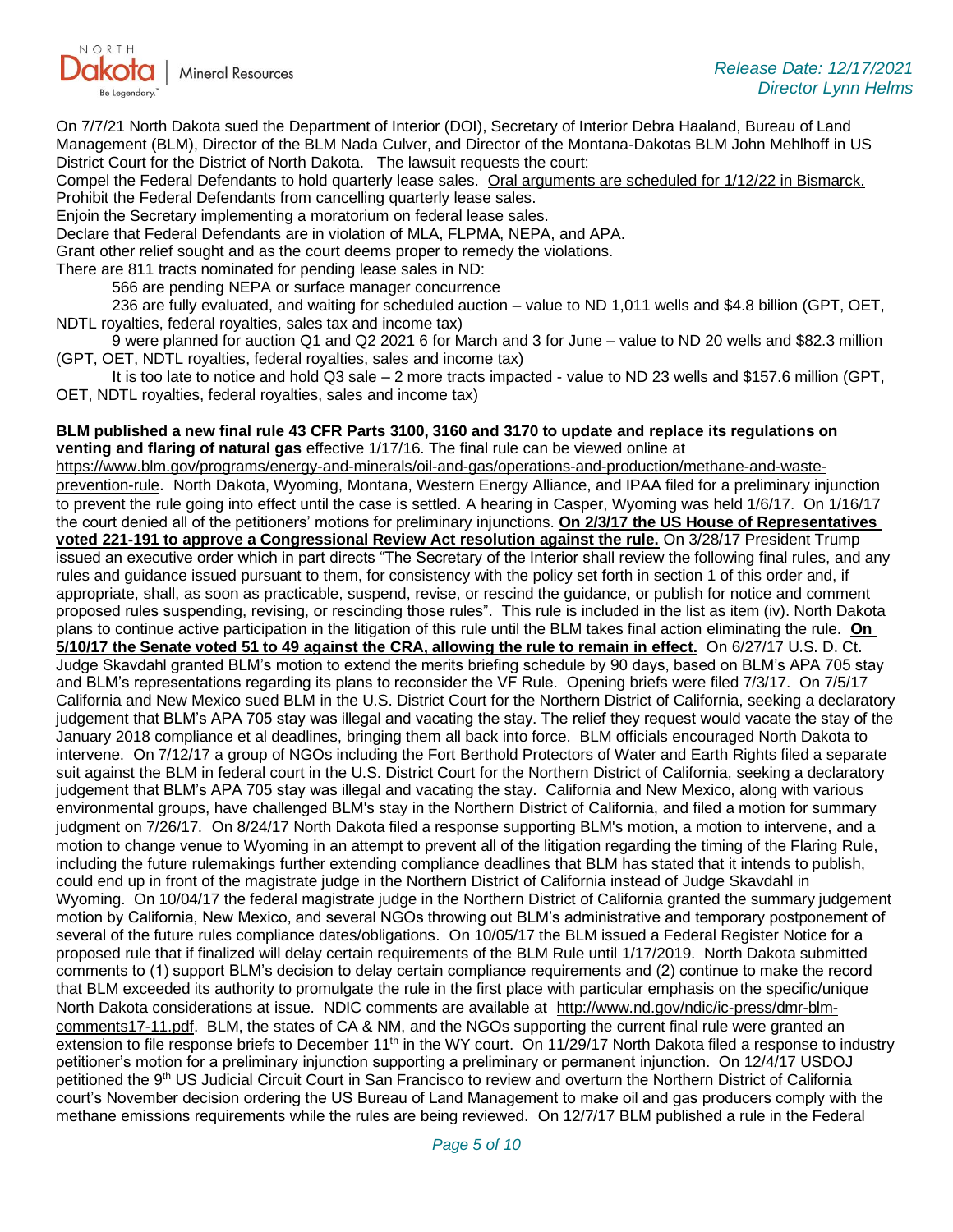

Register delaying the methane regulation until January 2019, saying the previous rule is overly burdensome to industry. Officials said the delay will allow the federal Bureau of Land Management time to review the earlier rule while avoiding tens of millions of dollars in compliance costs to industry that may turn out to be unnecessary. On 12/19/17 BLM was sued by California, New Mexico, and a large group of NGOs in the Northern District of California federal court over the 12/7/17 rule extending certain compliance dates in BLM's 2016 Rule. The complaint requests that BLM's extension rule be set aside and the provisions it relates to reinstated. On 12/26/17 BLM filed a motion seeking to stay the litigation in the U.S. District Court case in WY and to vacate the 1/5/2018 briefing deadline, a motion in which the industry trade associations and Montana and Wyoming joined. North Dakota and Texas filed a short response on 12/27/17 asking the Court to deny the motion or allow until 1/12/18 to fully respond to BLM's holiday week motion. On 12/29/17 the Wyoming district court granted BLM's motion to stay the 2016 Rule challenge litigation. On 2/22/18 BLM published a new rule proposal to revise the 2016 final Waste Prevention Rule (also known as the venting and flaring rule). The proposed rule would eliminate duplicative regulatory requirements and re-establish long-standing requirements that the 2016 final rule sought to replace. The Federal Register notice specifically requested comment on ways that the BLM can reduce the waste of gas by incentivizing the capture, reinjection, or beneficial use of the gas. NDIC comments can be viewed at [http://www.nd.gov/ndic/ic-press/blm%20comments%20180417.pdf.](http://www.nd.gov/ndic/ic-press/blm%20comments%20180417.pdf) On 2/22/18 Judge Orrick in the Northern District of California entered a preliminary injunction against the BLM's "Suspension Rule" which suspended for one year certain compliance deadlines in BLM's Venting and Flaring Rule. Judge Orrick also denied North Dakota's motion to transfer the case to the District of Wyoming where Judge Skavdahl had stayed the original rule on the grounds that parties were protected by the Suspension Rule. The immediate effect of this decision was to reinstate the BLM Venting and Flaring Rule in full, along with compliance deadlines that became effective 1/17/2018, and remove the protections relied upon by Judge Skavdahl the District of Wyoming case. On 3/7/18 U.S. District Court Judge Skavdahl granted the North Dakota/Texas Motion to lift the stay in the challenge to the BLM's Venting & Flaring Rule. The California Court explicitly adopted North Dakota's central position in intervention - stating that "I express no judgment whatsoever in this opinion on the merits of the [V&F] Rule," showing great deference to Judge Skavdahl and the existing case in his Court and rejecting the California, NM, and NGOs request to uphold the V&F Rule. On 4/4/18 U.S. District Judge Skavdahl issued an order granting Wyoming's request for a partial stay of the Rule under Section 705 of the APA. The Court's limited Stay Order provides immediate relief to industry, but the balance of the Rule, including BLM's unlawful exercise of authority over State and private mineral interests through an over-inclusive application of communitization remains. The Court denied the North Dakota/Texas motion to move forward to complete briefing on the merits, and also denied industry's motion for a preliminary injunction. The Court expressed frustration with " the administrative dysfunction" reflected by this case as it ping-pongs between the District Courts of Wyoming and California and BLM's various attempts to delay, rescind or replace the Rule, concluding that "going forward on the merits at this point remains a waste of judicial resources and disregards prudential ripeness concerns." On 4/5/18 15 NGOs filed a Notice of Appeal with the 10th Circuit. California & New Mexico followed suit on 4/5/18 and have now also filed an appeal with the 10th Circuit. On 9/12/18 North Dakota filed a brief in the  $10<sup>th</sup>$  Circuit Court of Appeals urging the Court, if it chooses to reverse the Wyoming district court's Stay Order, to remand the case back to the Wyoming district court with direction to finish this protracted legal process by promptly proceeding to a ruling on the merits. On 9/18/18 BLM issued their final rule revising the Obama-era Waste Prevention Rule, also referred to as the venting and flaring rule. The new rule will better align venting and flaring regulations with President Trump's priorities on energy development, job creation, and reduced compliance costs. These changes will also allow BLM to recognize existing state regulatory efforts and avoid duplicative requirements. In response to comments and after further consideration, the BLM made the following modifications to the proposed rule in this final rule: (1) Clarification that the 24-hour limit on royalty-free flaring during downhole well maintenance and liquids unloading in § 3179.104 applies "per event"; (2) Addition of a standard for "applicable rules, regulations, or orders" of a State regulatory agency or tribe in § 3179.201(a); and (3) Addition of a provision allowing for tribes to seek BLM approval to have tribal rules apply in place of any or all of the provisions of subpart 3179. The revised rule goes into effect on 11/27/18. On 9/28/18 a coalition of 17 conservation and tribal citizen groups filed a lawsuit challenging the decision to revise the Bureau of Land Management's Waste Prevention Rule, stating that the rule violates a number of existing federal policies. The states of New Mexico and California also filed a lawsuit challenging BLM's action. The BLM and NDIC have reached an impasse on negotiations for an agreement to implement section 3179.201, but continue to communicate regarding possible ways to resolve the disagreement. On 08/15/20 the U.S. District Court for the Northern District of California invalidated the 2018 revisions to the 2016 Waste Prevention Rule. This ruling means that the Waste Prevention Rule goes back in effect in 90 days, and the oil and gas industry will have to comply with the Rule's requirements. U.S. District Judge Yvonne Gonzalez Rogers found that the 2018 rescission violated federal law because it ignored the federal government's statutory duty to prevent waste, instead relying almost entirely on "inadequate or nonexistent state regulations". On 08/25/20 the citizen groups and state respondents filed a supplemental response brief in the US District Court District of Wyoming. On 09/04/20 North Dakota and Texas filed a reply brief of petitioner-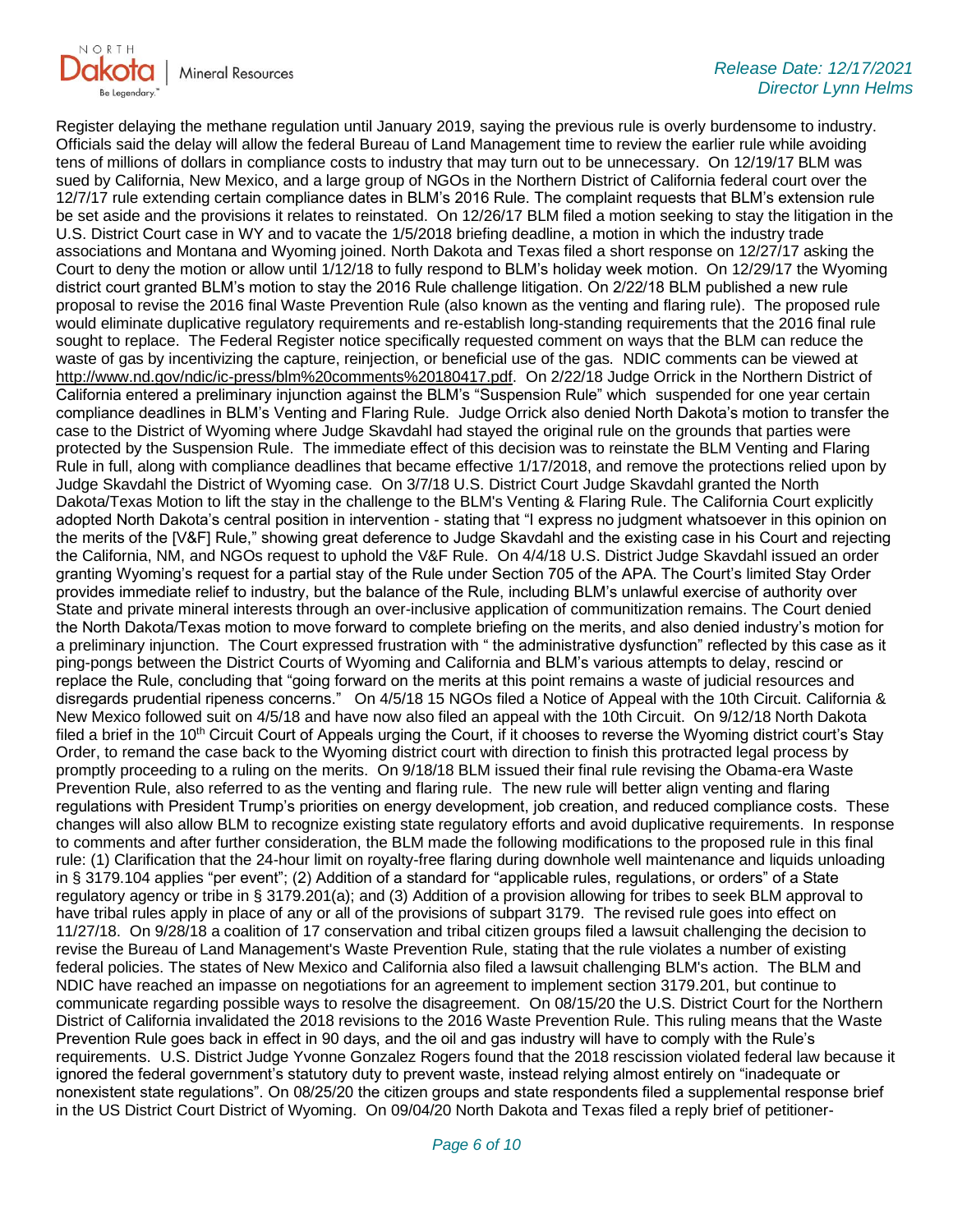

intervenors in the US District Court District of Wyoming. On 10/8/20 US District Judge Skavdahl issued an opinion agreeing with North Dakota's split estate argument concluding that BLM's right to regulate "waste" from federal interests does not give it the right to impose federal requirements on communitized State and private interests, that the BLM unlawfully stepped over the line into EPA and state Clean Air Act jurisdiction, and rejecting several elements of BLM's cost-benefit analysis, including that BLM cannot justify the rule based primarily on alleged environmental "co-benefits" and that BLM should not have used the so-called "global cost of carbon" in its calculations. He also wrote with some humor, reflecting on the tortured process of setting policy through litigation "So, three and a half years later, after several turns and loopty-loops, it seems the roller coaster has returned to the station, though the Court doubts any of the parties will be exiting the ride just yet, as it is likely this Court's decision will not end this ride but simply serve as a lift hill transporting it to another level." As expected, on 12/21/20, CA and NM appealed Judge Skavdahl's decision to the US Court of Appeals for the 10<sup>th</sup> Circuit.

**BLM** revised final regulations for hydraulic fracturing on federal and Indian lands were published in the CFR on 3/26/15 and they were scheduled to go into effect 6/24/15. North Dakota, Colorado, Utah, Wyoming, Western Energy Alliance, and IPAA filed for a preliminary injunction to prevent the rules going into effect until the case is settled. Following a lengthy hearing in Casper, Wyoming on 6/23/15, the court issued a stay on the rules. On 9/30/15 the court granted a preliminary injunction, preventing the rules from being enforced until litigation on the rule is final. The 10<sup>th</sup> Circuit Court of Appeals issued an order 3/10/16 denying the industry alternative motion for a stay. On 6/21/16 the court found the rule to be unlawful and ordered it set aside. The plaintiffs filed a motion with the US Court of Appeals for the Tenth Circuit to dismiss the appeal of the preliminary injunction. The Department of Justice on behalf of the BLM and the intervening environmental groups filed an appeal of the decision on the rule and oppose the motion to dismiss the appeal of the preliminary injunction. The North Dakota Response Brief to the US Court of Appeals for the Tenth Circuit was filed 9/15/16. NDIC comments on the rule can be found a[t http://www.nd.gov/ndic/ic-press/BLM-comments-120625.pdf](http://www.nd.gov/ndic/ic-press/BLM-comments-120625.pdf). On 3/28/17 President Trump issued an executive order which in part directs "The Secretary of the Interior shall review the following final rules, and any rules and guidance issued pursuant to them, for consistency with the policy set forth in section 1 of this order and, if appropriate, shall, as soon as practicable, suspend, revise, or rescind the guidance, or publish for notice and comment proposed rules suspending, revising, or rescinding those rules". This rule is included in the list as item (i). On 5/4/2017 BLM filed a request asking the court to hold the appeal in abeyance as it will "soon" initiate a rulemaking process to revise or rescind the 2015 Rule, that it had the authority to issue the Rule, but conceding that the Rule does not reflect BLM's current priorities or policies, as reflected in certain recent Presidential Executive Orders. After the BLM submitted its filings the 10th Circuit Court Appeals immediately directed the petitioners (including North Dakota) and the intervenors to file briefs by 6/5/17 to respond to BLM's position. Two amicus groups that submitted merits briefs (the law school professors and former DOI officials) filed supplemental amicus briefs on the questions posed by the Court following the change of Administrations. The Court's Supplemental Order authorized the filing of these additional amicus briefs. Both briefs seek to capitalize on the BLM's continued insistence that it had the authority to issue the Rule (but concede that the 2015 HF Rule does not reflect BLM's current priorities or policies as reflected in certain recent Presidential Executive Orders). The two amicus groups solicit the Court to rule on the merits of the BLM and NGO appeals and to overturn the District Court decision, actually asking the Court to issue an advisory opinion on the BLM's authority. In addition to addressing the NGO arguments, North Dakota will respond to these two briefs in the context that all three parties are asking the Court to do what it is prohibited from doing by Article III of the U.S. Constitution. North Dakota filed a response brief 6/20/17 in support of the BLM action to put the rule in abeyance and take final action vacating the rule. Oral arguments before the 10<sup>th</sup> Circuit took place  $7/27/17$ . A recording of the oral arguments is now available on the home page of the court's website [http://www.ca10.uscourts.gov.](https://gcc02.safelinks.protection.outlook.com/?url=https%3A%2F%2Furldefense.proofpoint.com%2Fv2%2Furl%3Fu%3Dhttp-3A__www.ca10.uscourts.gov%26d%3DDwMGaQ%26c%3D2s2mvbfY0UoSKkl6_Ol9wg%26r%3D-wqsZnBxny594KY8HeElow%26m%3DUl_VtJUX6iW5pvHjCcBxUWtskC0F4Dhry3sPtcEHvCw%26s%3DlaRHiLDv5w8otcQWQjpn82WMieoB2AZ-Q4M1LFQPL5s%26e%3D&data=04%7C01%7Ckahaarsager%40nd.gov%7Cdc43afb7de534381b4cb08d9c179e700%7C2dea0464da514a88bae2b3db94bc0c54%7C0%7C0%7C637753551573610857%7CUnknown%7CTWFpbGZsb3d8eyJWIjoiMC4wLjAwMDAiLCJQIjoiV2luMzIiLCJBTiI6Ik1haWwiLCJXVCI6Mn0%3D%7C3000&sdata=b8Mue2yyumgTE7Vs%2BwnNKj%2Bj6hpjAbnrpVqx5SNIaEs%3D&reserved=0) NDIC filed comments supporting BLM's rescission of the rule that can be found a[t http://www.nd.gov/ndic/ic-press/dmr-blm-comment17-9.pdf.](http://www.nd.gov/ndic/ic-press/dmr-blm-comment17-9.pdf) On 09/21/17 the 10th Circuit issued a split (2-1) decision to dismiss the appeals as prudentially unripe, vacate the district court's judgment invalidating the rule, and remand with instructions to dismiss the underlying action without prejudice. Appellees State of North Dakota, State of Colorado, State of Utah, and State of Wyoming's filed a Petition for Panel Rehearing And/Or Request for En Banc Determination on 11/03/17. On 11/06/17 the court ordered the appellants to file a response to the Petition on or before 11/20/2017. The En Banc rehearing request was denied. The 10<sup>th</sup> circuit court has not yet issued its mandate ending the current round of litigation in the Wyoming District court. The Ute tribe filed a motion on 1/12/18 asking the court to dismiss the appeals as moot based on the publication of the rescission rule and leave the WY court decision to vacate the rule in place. The court ordered the DOJ and BLM to file a response by 1/22/18. On 12/29/17 BLM published a final rule rescinding the 2015 Hydraulic Fracturing rules with 2 exceptions 1) the rule does not restore language requiring pre-approval of non-routine hydraulic fracturing operations and 2) the rule does not rescind changes to 43 CFR 3160 due to other rules published between 3/26/15 and 12/29/17 (electronic filing and venting & flaring rules). On 2/7/18 North Dakota filed a reply in support of its motion to dismiss the original rule appeal as moot pursuant to Federal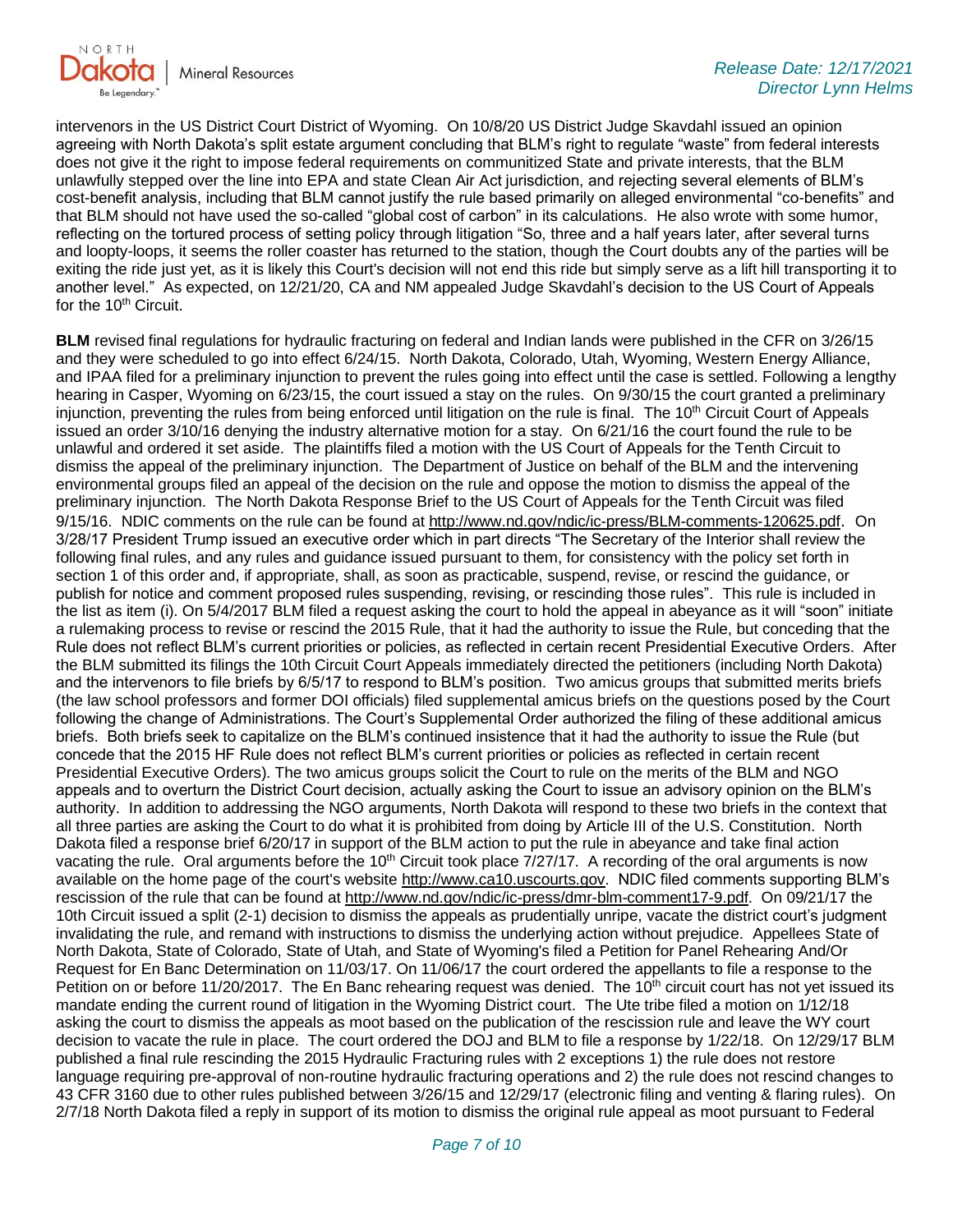

Rule of Appellate Procedure 27(a)(4), and request that the Court should not issue the mandate, nor vacate the District Court's judgment based on two new and important developments: (1) on December 29, 2017, the Bureau of Land Management (BLM) promulgated a final rule rescinding the Hydraulic Fracturing Rule ("HF Rule"), and (2) on 1/24/2018, the Citizen Group Intervenors challenged the repeal of the HF Rule ("HF Repeal Rule") in the U.S. District Court for the Northern District of California.

**CEC** On 02/25/2020 the Council on Environmental Quality published a proposal to modernize its National Environmental Policy Act (NEPA) regulations. On 03/09/2020 the NDIC submitted comments in support of the CEQ proposal. NDIC comments can be found a[t http://www.nd.gov/ndic/ic-press/Council%20of%20Environmental%20Quality%20200309.pdf](http://www.nd.gov/ndic/ic-press/Council%20of%20Environmental%20Quality%20200309.pdf). On July 15, 2020 the Trump administration issued an executive order to reduce the types and number of projects that will be subject to review under the NEPA, shorten the timeline for reviews, and drop a requirement that agencies consider the cumulative environmental effects of projects, such as their contribution to climate change. On 7/29/20 a coalition of 20 environmental justice, outdoor recreation and conservation groups — led by the Western Environmental Law Center (WELC) and Earthjustice — filed a lawsuit over CEQ's regulations in the U.S. District Court for the District of Northern California.

**CONGRESS** on 3/1/21 Democratic members of the United States House of Representatives Committee on Energy and Commerce filed the "Climate Leadership and Environmental Action for our Nation's Future Act" also known as the "CLEAN Future" Act to "address the climate crisis". The CLEAN Future Act would amend and require the new regulations under Clean Air Act (CAA), Safe Drinking Water Act (SDWA), Solid Waste Disposal Act (SWDA), Comprehensive Environmental Response, Compensation and Liability Act (CERCLA) of 1980, National Environmental Policies Act (NEPA) of 1969, Emergency Planning and Community Right-to-Know (EPCRA) Act of 1986, Energy Policy Act of 2005 (EPAct), Natural Gas Act , Federal Power Act, Public Utility Regulatory Policies Act of 1978, National Security Act of 1947, and the Securities Exchange Act of 193. The CLEAN Future Act would impose redundant regulations and net sequestration requirements on Enhanced Oil Recovery injection wells, reduce hydraulic fracturing by requiring expensive and redundant monitoring and testing as well as a new Environmental protection Agency database, repeal the exemption for aggregation of emissions for oil and gas sources under the Clean Air Act, which would force states to limit production to ensure attainment, label methane a "super pollutant" and require the Environmental Protection Agency to adopt regulations to reduce methane emissions and impose federal flaring controls to reduce routine flaring to 100% below 2017 levels by 2028, repeal the Oil and Gas E&P exemption under federal hazardous waste regulations and require EPA to promulgate regulations for hazardous oil and gas waste, including requirements for groundwater monitoring, siting, corrective action, and financial assurance, implement carbon fees, implement new Securities and Exchange Commission requirements for climate disclosures and for oil and gas reserves reporting.

**CONGRESS** on 4/13/21 Senators Cramer and Lujan filed the Revive Economic Growth and Reclaim Orphaned Wells Act – "REGROW Act" Providing states, tribes, and federal agencies \$4.275 billion for orphaned well cleanup on state and private lands; \$400 million for orphaned well cleanup on public and tribal lands; \$32 million for related research, development, and implementation to properly clean up and retire abandoned oil and gas wells which currently do not have a party responsible for them. A modified version of the "REGROW Act" is incorporated in H.R.3684 - Infrastructure Investment and Jobs Act. Effective date of the bill is 11/15/21. Deadline for North Dakota to apply is 12/30/21.

**EPA** On 08/21/2018 the U.S. Environmental Protection Agency (EPA) proposed a new rule to reduce greenhouse gas (GHG) emissions from existing coal-fired electric utility generating units and power plants across the country. This proposal, entitled the Affordable Clean Energy (ACE) Rule, establishes emission guidelines for states to use when developing plans to limit GHGs at their power plants. The ACE Rule replaced the prior administration's Clean Power Plan (CPP) and instead empowers states, promotes energy independence, and facilitates economic growth and job creation. Pursuant to President Trump's Executive Order 13873, which directed Federal agencies to review burdensome regulations, the EPA undertook a review of the CPP. Many believed the CPP exceeded EPA's authority under the Clean Air Act, which is why 27 states, 24 trade associations, 37 rural electric co-ops, and three labor unions challenged the rule. The Supreme Court issued an unprecedented stay of the rule. The proposal was published in the Federal Register on 8/31/18 and EPA took comment on the proposal for 60 days and held a public hearing. More information is available at [https://www.epa.gov/stationary-sources-air-pollution/proposal-affordable-clean-energy-ace-rule.](https://gcc02.safelinks.protection.outlook.com/?url=https%3A%2F%2Fwww.epa.gov%2Fstationary-sources-air-pollution%2Fproposal-affordable-clean-energy-ace-rule&data=04%7C01%7Ckahaarsager%40nd.gov%7Cdc43afb7de534381b4cb08d9c179e700%7C2dea0464da514a88bae2b3db94bc0c54%7C0%7C0%7C637753551573610857%7CUnknown%7CTWFpbGZsb3d8eyJWIjoiMC4wLjAwMDAiLCJQIjoiV2luMzIiLCJBTiI6Ik1haWwiLCJXVCI6Mn0%3D%7C3000&sdata=tavtKtui0wLnKZ6WP%2FfKzSpuUs%2B9gYvje4EYm2CqXkM%3D&reserved=0) On July 8, 2019, EPA issued the final Affordable Clean Energy rule (ACE) and repealed the Clean Power Plan. On the same day the American Lung Association and the American Public Health Association filed a challenge to the rules in the U.S. Court of Appeals for the District of Columbia. Since then, 22 states, the District of Columbia and six municipalities led by the state of New York lodged a challenge to the rules in the D.C. Circuit, followed closely by a third challenge brought by environmental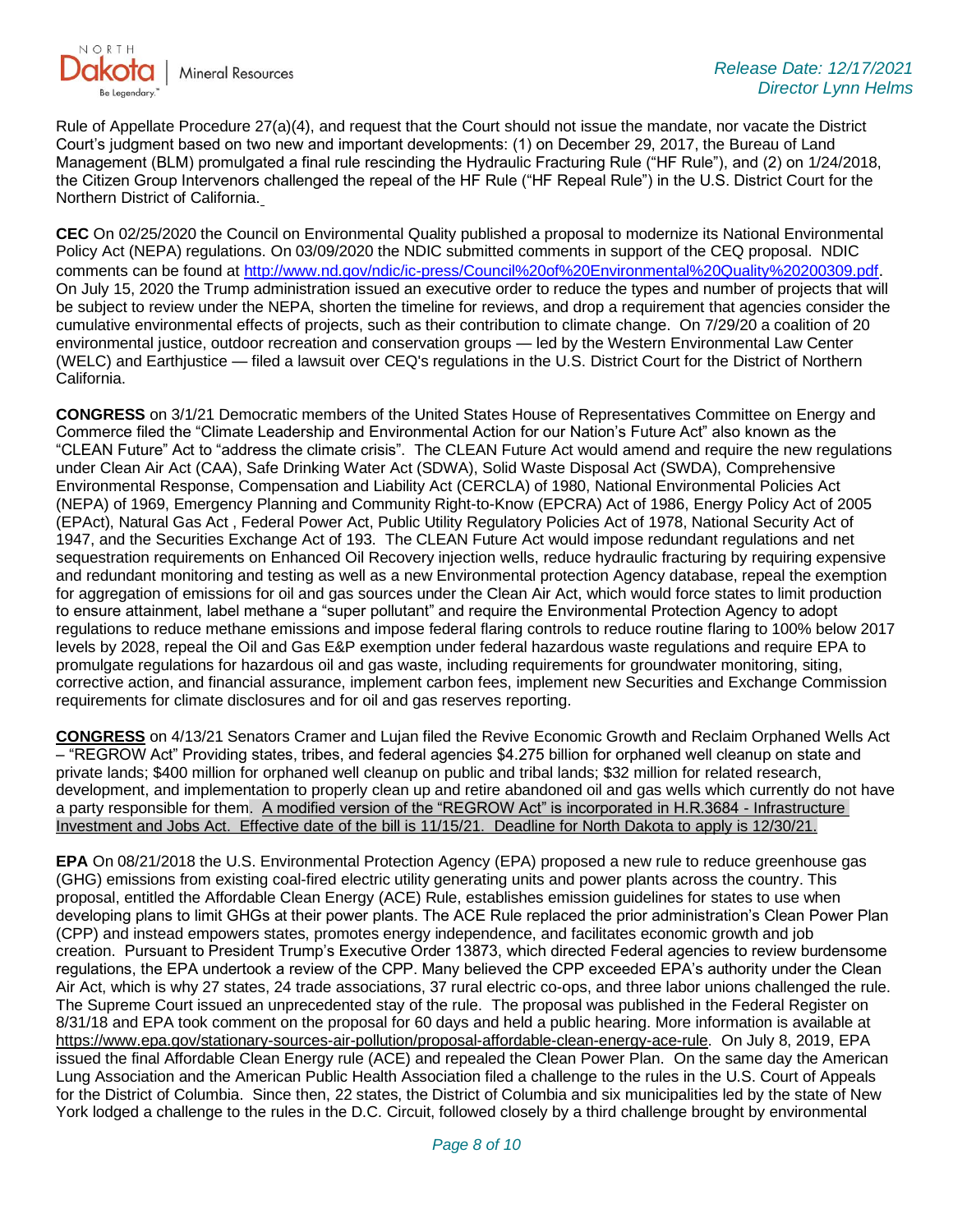

groups. Numerous industry groups and power providers are seeking to intervene in the litigation in support of the ACE rule. The EPA has asked the court to expedite review of the challenges in the hope of achieving a resolution in the D.C. Circuit by summer of 2020.

**EPA** On 6/3/16 the final rule proposing a suite of changes to Clean Air Act permitting requirements for new and modified emissions sources in the oil and natural gas industry was published in the Federal Register. On 6/29/16 the NDIC decided to file a Petition for Review with the US Appeals Court for the District of Columbia to defend the state's sovereign jurisdiction over oil and gas regulation. Thirteen other states have joined this effort. North Dakota declined the standard offer to explore settlement through the court's mediation program.

The proposed actions and NDIC comments are as follows:

o Proposed New Source Performance Standards – Docket ID number EPA-HQ-OAR-2010-0505. NDIC comments can be found at<http://www.nd.gov/ndic/ic-press/EPA-HQ-OAR-2010-0505.pdf>

o Draft Control Techniques Guidelines – Docket ID number: EPA-HQ-OAR-2015-0216. NDIC comments can be found at <http://www.nd.gov/ndic/ic-press/EPA-HQ-OAR-2015-0216.pdf>

o Proposed Source Determination Rule – Docket ID number: EPA-HQ-OAR-2013-0685. NDIC comments can be found at <http://www.nd.gov/ndic/ic-press/EPA-HQ-OAR-2013-0685.pdf>

o Proposed Federal Implementation Plan for Implementing Minor New Source Review Permitting in Indian Country – Docket ID number: EPA-HQ-OAR-2014-0606. NDIC comments are at [http://www.nd.gov/ndic/ic-press/EPA-HQ-OAR-](http://www.nd.gov/ndic/ic-press/EPA-HQ-OAR-2014-0606.pdf)[2014-0606.pdf](http://www.nd.gov/ndic/ic-press/EPA-HQ-OAR-2014-0606.pdf).

North Dakota et al. and EPA have filed motions to govern further proceedings and briefing schedules. On 3/28/17 President Trump issued an executive order which in part directs "The Administrator shall review the final rule entitled "Oil and Natural Gas Sector: Emission Standards for New, Reconstructed, and Modified Sources," 81 Fed. Reg. 35824 (November 3, 2016), and any rules and guidance issued pursuant to it, for consistency with the policy set forth in section 1 of this order and, if appropriate, shall, as soon as practicable, suspend, revise, or rescind the guidance, or publish for notice and comment proposed rules suspending, revising, or rescinding those rules." On 4/7/17 EPA filed a motion to hold the cases in abeyance. On 6/8/17 the NGO environmental groups challenged EPA's November 5th decision to issue a 90 day stay of the Rule's upcoming implementation dates. The NGOs argue that EPA's justifications for its stay (onerous implementation costs and excessive state administrative burdens) of the Rule were already raised and rejected by EPA during EPA's original rulemaking and that the requirements of a "judicial stay" are not met. The NGO's action is a new case, filed in the D.C. Circuit. They have also filed an emergency motion asking the Court to immediately vacate EPA's decision. On November 3 the DC Circuit court issued a 2:1 decision granting the NGO petition and vacating EPA's 90 day stay of the rule. North Dakota filed an amicus brief in support of the EPA stay. On 7/13/17 the same DC Circuit court granted an EPA motion to recall the mandate and granting 14 days for then EPA to seek reconsideration or review by the full court. API and WVA along with other states filed petitions for rehearing en banc, but on 8/10/17 the entire DC Circuit issued an order denying the API and WVa et al States petitions. EPA now proposes a 2-year stay of certain provision in the oil and gas NSPS. North Dakota filed comments on 8/9/17 in support of the proposed 2-year stay. On 11/8/17 EPA published a Federal Register notice request for supplemental comments relating to the current Administration's efforts to change course on the oil and gas sector methane regulations put in place by the Obama Administration. North Dakota did not submit additional comment to EPA because the North Dakota comments submitted on 8/9/17 correctly advocate that EPA's rationale for the two year stay also justifies outright repeal of the original Rule, so it justifies a two year stay. On 9/11/18 EPA proposed targeted improvements to the 2016 New Source Performance Standards for the oil and gas industry that streamline implementation, reduce duplicative EPA and state requirements, and significantly decrease unnecessary burdens on domestic energy producers. This oil and gas targeted improvements package is expected to save up to approximately \$484 million in regulatory costs from 2019 – 2025 or \$75 million annually. NDIC comments can be found at<http://www.nd.gov/ndic/ic-press/EPA-HQ-OAR-2017-0757.pdf>. On 9/14/20 EPA's final Methane Rule was officially published in the Federal Register, making the rollback effective. On the very same day, a group of states filed a new lawsuit in the D.C. Circuit asking the court to review EPA's new methane regulations. A number of environmental groups followed suit the next day, asking the court to put an emergency halt to the rule. On 9/17/20 the D.C. Circuit issued an administrative stay, which temporarily freezes the EPA's rollback from taking effect while the court considers a long-term suspension of the rule. The court's order states that the administrative stay "should not be construed in any way as a ruling on the merits." On 10/14/20 North Dakota moved to intervene and on 1/22/21 filed a brief in support of the 2020 rule and requesting dismissal of petitioner's claims.

WASHINGTON (Dec. 14, 2021) The U.S. Environmental Protection Agency (EPA) is extending the public comment on the Agency's proposed comprehensive new protections to sharply reduce pollution from the oil and natural gas industry to